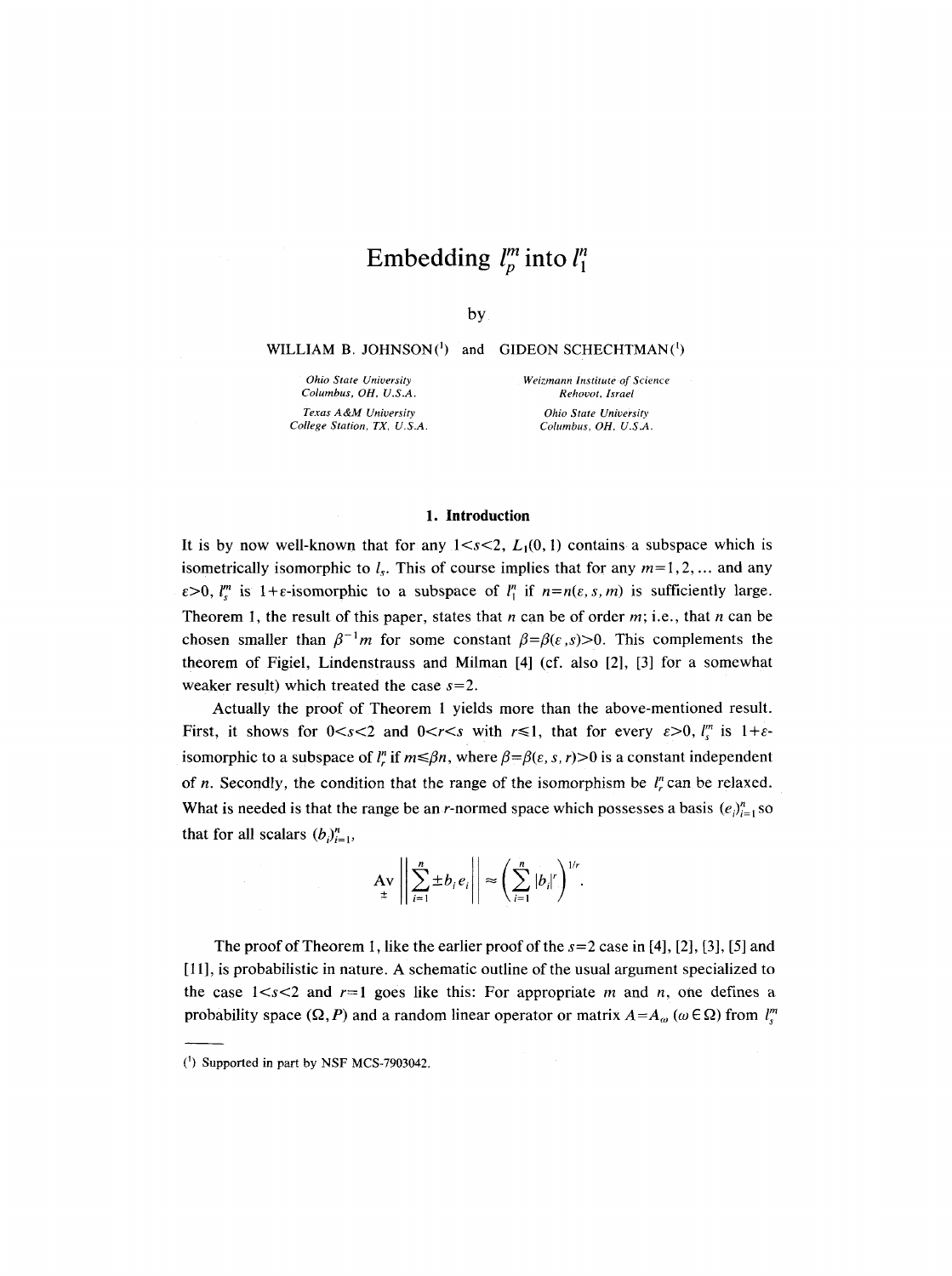into  $L_1^n (=l_1^m$  with the  $L_1$ -normalization). It is important that for each  $x \in l_2^m$ ,  $||Ax||_1$  is, on the average, close to  $|x|_s$ , the norm of x in  $l_s^m$ ; say,

$$
|E||Ax||_1-|x|_s|\leq \varepsilon |x|_s.
$$

Now it is a standard fact that for small  $\varepsilon > 0$ , if  $||Ax||_1 - |x|_s \le \varepsilon$  for all x in an  $\varepsilon$ -net of the unit sphere of  $l_s^m$ , then  $|||Ax||_1-|x|_s|\leq 3\varepsilon|x|_s$  for all  $x\in l_s^m$  (see Lemma 3). Equally standard is the fact that the unit sphere of an  $m$ -dimensional normed space contains an  $\varepsilon$ -net of cardinality at most  $\exp(2m\varepsilon^{-1})$  (cf. Lemma 2). Thus, in order to conclude the proof of the embedding theorem, it is sufficient to prove (and this is the main step) a distributional inequality which guarantees that for  $x \in l^m$ ,

$$
P[|||Ax||_1 - E||Ax||_1| \ge \varepsilon |x|_s] < \exp(-2\varepsilon^{-1}m).
$$

In [2], [3] and [11] the probability space is  $\{-1, 1\}^{n \cdot m}$  with equal mass assigned to each point, and  $A_{\omega}$  is defined for  $x = \sum_{i=1}^{m} b_i e_i \in l_2^m$  and  $\omega = {\varepsilon_{i,j}}_{i=1,j=1}^{n,m}$  by

$$
A_{\omega}x=\sum_{i=1}^n\sum_{j=1}^m \varepsilon_{i,j}b_j e_i.
$$

Notice that the entries in this random matrix are independent. Although we use a more complicated probability space and the random matrix we use does not have independent entries, the approach in [11] which uses a distributional inequality for general martingales also works in the present situation.

For the most part we use standard Banach space theory notation, as may be found in  $[6]$ . Since it is convenient for us to use the  $L_r$ -normalization in the range of the random matrix and the  $l_s$ -normalization in the domain of the random matrix, we define for

$$
x = \sum_{i=1}^{n} \alpha_i e_i \in \mathbf{R}^n
$$

(where  $(e_i)_{i=1}^n$  are the unit vectors in  $\mathbb{R}^n$ ) and for  $0 < p < \infty$ ,

$$
||x||_p = n^{-1/p} \left(\sum_{i=1}^n |\alpha_i|^p\right)^{1/p}
$$

$$
|x|_p = \left(\sum_{i=1}^n |\alpha_i|^p\right)^{1/p}
$$

 $(\mathbb{R}^n, ||\cdot||_p)$  is denoted by  $L_p^n$  and  $(\mathbb{R}^n, |\cdot|_p)$  by  $l_p^n$ .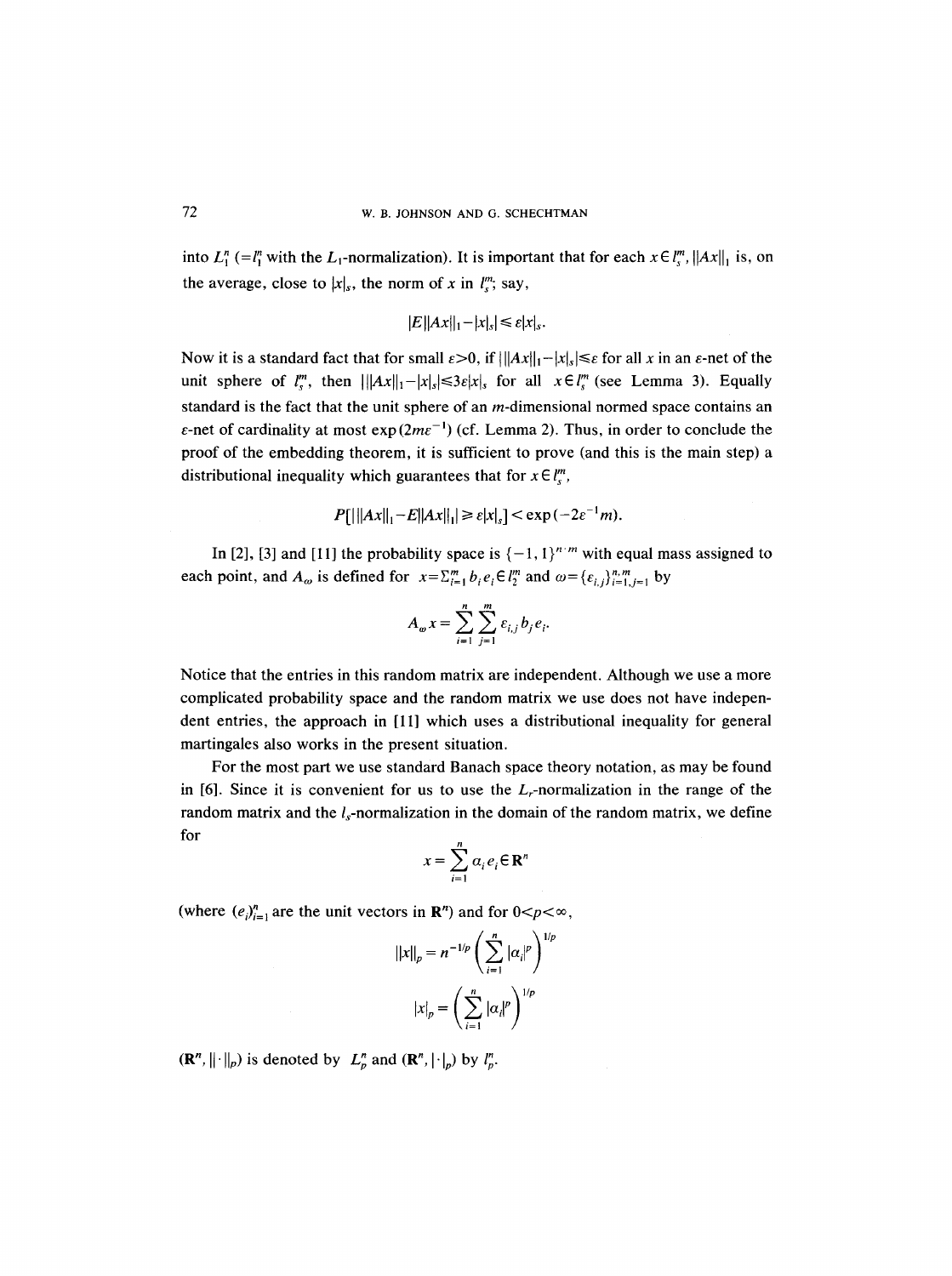### EMBEDDING  $l_n^m$  INTO  $l_1^n$  (73)

We also need the "weak  $l_p$ " norm on  $\mathbb{R}^n$ , defined for  $x = \sum_{i=1}^n a_i e_i$  by

$$
|x|_{p,\infty}=\max_{1\leq i\leq n}\alpha_i^*i^{1/p},
$$

where  $(\alpha_i^*)_{i=1}^n$  is the decreasing rearrangement of  $(|\alpha_i|)_{i=1}^n$ . The space  $(\mathbb{R}^n, |\cdot|_{p,\infty})$  is denoted by  $l_{p,\infty}$ .

For  $0 < r \le 1$ , an *r*-norm is a non-negatively valued function,  $\|\cdot\|$ , on a vector space which is 0 only at 0 and satisfies the axioms  $||\alpha x|| = |\alpha| ||x||$ ,  $||x+y|| \le ||x||^r + ||y||^r$ . The most basic example of an *r*-norm is, of course  $\|\cdot\|_{r}$ .

If f is a measurable function on a measure space,  $f^*$  is used to denote the decreasing rearrangement of  $|f|$ .

Finally, we would like to thank Gilles Pisier for a discussion which yielded the present version of Theorem I. Originally we used only Azuma's inequality, Proposition 2(i), which led to a proof that for  $1 < s < 2$  and for all  $\varepsilon > 0$ ,  $l_s^m 1 + \varepsilon$ -embeds into  $l_{s/2}^n$  (and hence uniformly embeds into  $l_1^n$ , by Maurey's theorem [8]) as long as  $m \leq \frac{a n}{\log n}$  for a certain constant  $\alpha(\varepsilon, s) > 0$ . Pisier pointed out to us that by substituting the inequality of Proposition 2(ii) for Azuma's in our proof, we could uniformly embed  $l_s^m$  directly into  $l_1^n$  provided  $m \leq \beta n$  for a certain constant  $\beta = \beta(s) > 0$ .

#### 2. **The random** matrix

Given positive integers *n* and *m* with  $m \le n$ , define  $\Omega = \Omega(n, m)$  to be the space

$$
\{-1,1\}^{nm} \times [S(n)]^m, \tag{2.1}
$$

where  $S(n)$  is the symmetric group on  $\{1, ..., n\}$ , and endow  $\Omega$  with the probability measure P which assigns equal mass to each atom.

Given a fixed sequence  $a_1 \ge a_2 \ge ... \ge a_n \ge 0$ , the entries of the random  $n \times m$ -matrix  $A=A_{\omega}$  are defined for  $1 \le i \le n$ ,  $1 \le j \le m$ , and for

 $\omega = ((\varepsilon_{i,j})_{i=1,j=1}^n, \pi_1, \pi_2, ..., \pi_m) \in \Omega$ 

by

$$
A_{\omega}(i,j) = \varepsilon_{i,j} a_{\pi(i)}.\tag{2.2}
$$

For fixed  $0 < r < s < 2$  with  $r \le 1$ , we want  $A_{\omega}$  to be, for some  $\omega \in \Omega$ , a good isomorphism from  $l_{\alpha}^{m}$  into  $L_{\alpha}^{n}$ . Of course, the main case is  $r=1$  and the reader may want to make this substitution on first reading in order to clean up messy-looking exponents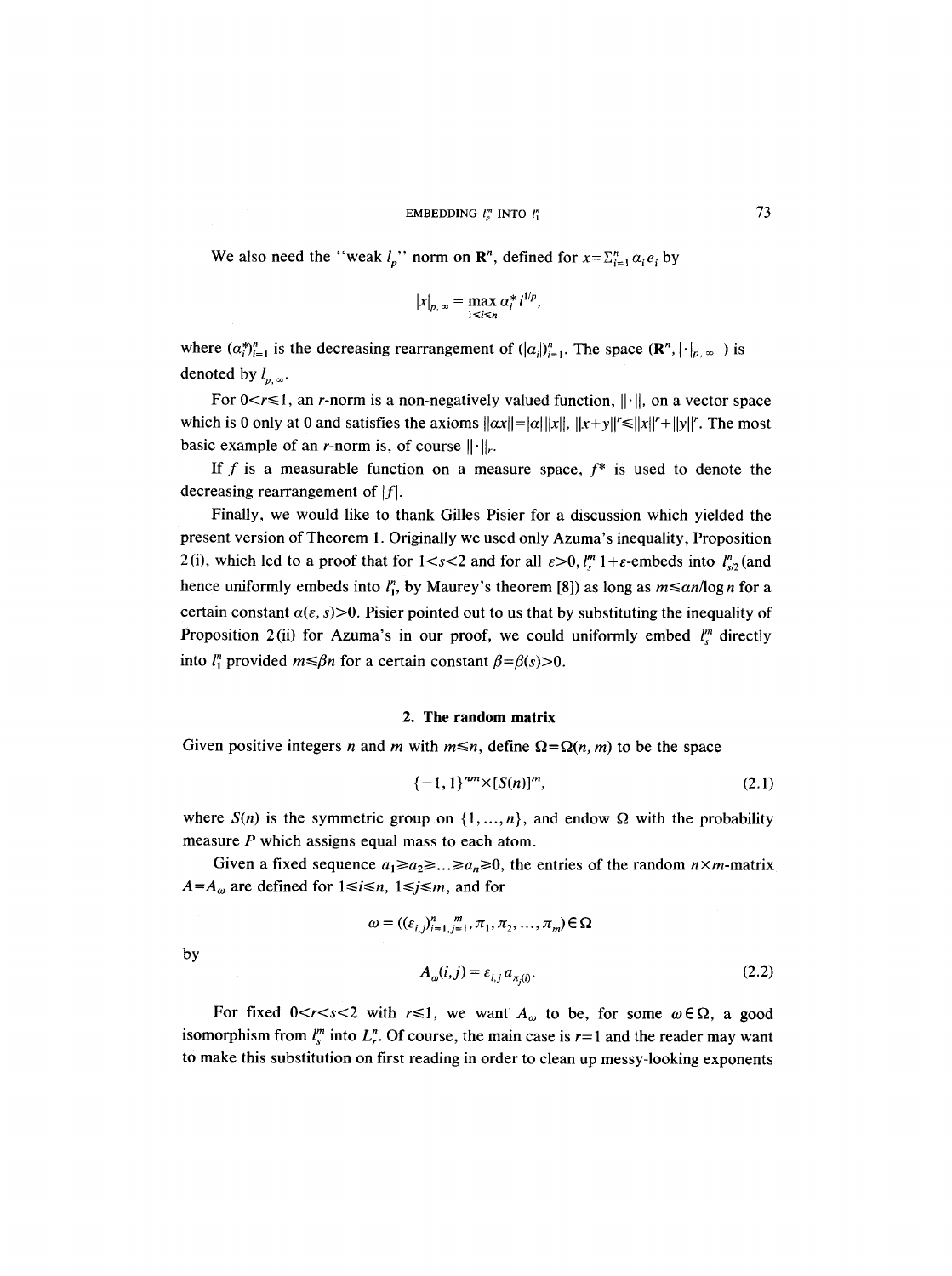#### 74 W. B. JOHNSON AND G. SCHECHTMAN

and constants. In fact, from Maurey's work [8] (which is based on Rosenthal's paper [10]), it follows formally that if  $l_{s}^{m}$  embeds uniformly into  $L_{r}^{n}$  for some fixed  $r < s < 2$ (where  $m=m(n)$  for  $n=1,2,...$ ), then  $l_s^m$  embeds uniformly into  $L_r^n$  for all  $r\lt s$ . So for  $1 < s < 2$ ,  $r=1$  is, essentially, the general case. On the other hand, the direct embedding gives a stronger result than that which can be obtained by applying Maurey's theorem in that the embedding into  $L_r^n$  can be taken to be a 1+ $\varepsilon$ -isomorphism and the range space need only be a "random  $L_r^n$ " space.

Notice that the columns of the random matrix  $\vec{A}$  defined by (2.2) are independent, symmetric, and identically distributed, but entries in the same column of the matrix are not independent. The sequence  $(a_i)_{i=1}^n$  is chosen so that the columns of A have approximately  $s$ -stable distribution; what we need is that  $m$ -independent functions with the same distribution as  $Ae_1$ , are, in  $L_r$ ,  $1+\varepsilon$ -equivalent to the unit vector basis of  $l_s^m$ . That such a sequence  $(a_i)_{i=1}^n$  exists is the content of our first lemma.

LEMMA 1. Let  $0 \le r \le s \le 2$ ,  $\varepsilon > 0$ , and let g be a symmetric s-stable random variable *on* [0, 1] *with*  $||g||_r = 1$ . *Then there exists*  $\alpha = \alpha(\varepsilon, r, s) > 0$  *so that for all positive integers m* and n with  $m \le a_n$ , if  $y_1, y_2, ..., y_m$  is a sequence of independent, symmetric random *variables such that each*  $|y_i|$  ( $1 \le i \le m$ ) *has the same distribution as that of* 

$$
y = \sum_{i=1}^{n} a_i 1_{[(i-1)/n, i/n]}
$$
 (2.3)

*where* 

$$
a_i = g^* \left( \frac{i}{n} \right) \quad (1 \le i < n),
$$

*then for all scalars*  $(b_j)_{j=1}^m$  *we have* 

$$
(1-\varepsilon)\left(\sum_{j=1}^m |b_j|^s\right)^{1/s} \leq \left(E\left|\sum_{j=1}^m b_j y_j\right|^r\right)^{1/r} \leq (1+\varepsilon)\left(\sum_{j=1}^m |b_j|^s\right)^{1/s} \tag{2.5}
$$

*Proof.* We first show that if  $r \ge 1$  or if  $s \le 1$  and  $r > s/(s+1)$  then  $E|g^* - y| \le Kn^{r/s-1}$ , where  $K=K(r, s)$  depends on r and s only. For  $1 \le r \le s$  we use the fact (cf. [7] or [14]) that for all  $t>0$ 

$$
P(|g| \ge t) \le Ct^{-s} \tag{2.6}
$$

for some constant  $C=C(r, s)$  to get

$$
E|g^*-y|^r \le E(g^{*r}-y^r) \le \int_0^{1/n} g^{*r}
$$
  
 
$$
\le C^{r/s} \int_0^{1/n} t^{-r/s} dt = C^{r/s} (1-r/s)^{-1} n^{r/s-1}.
$$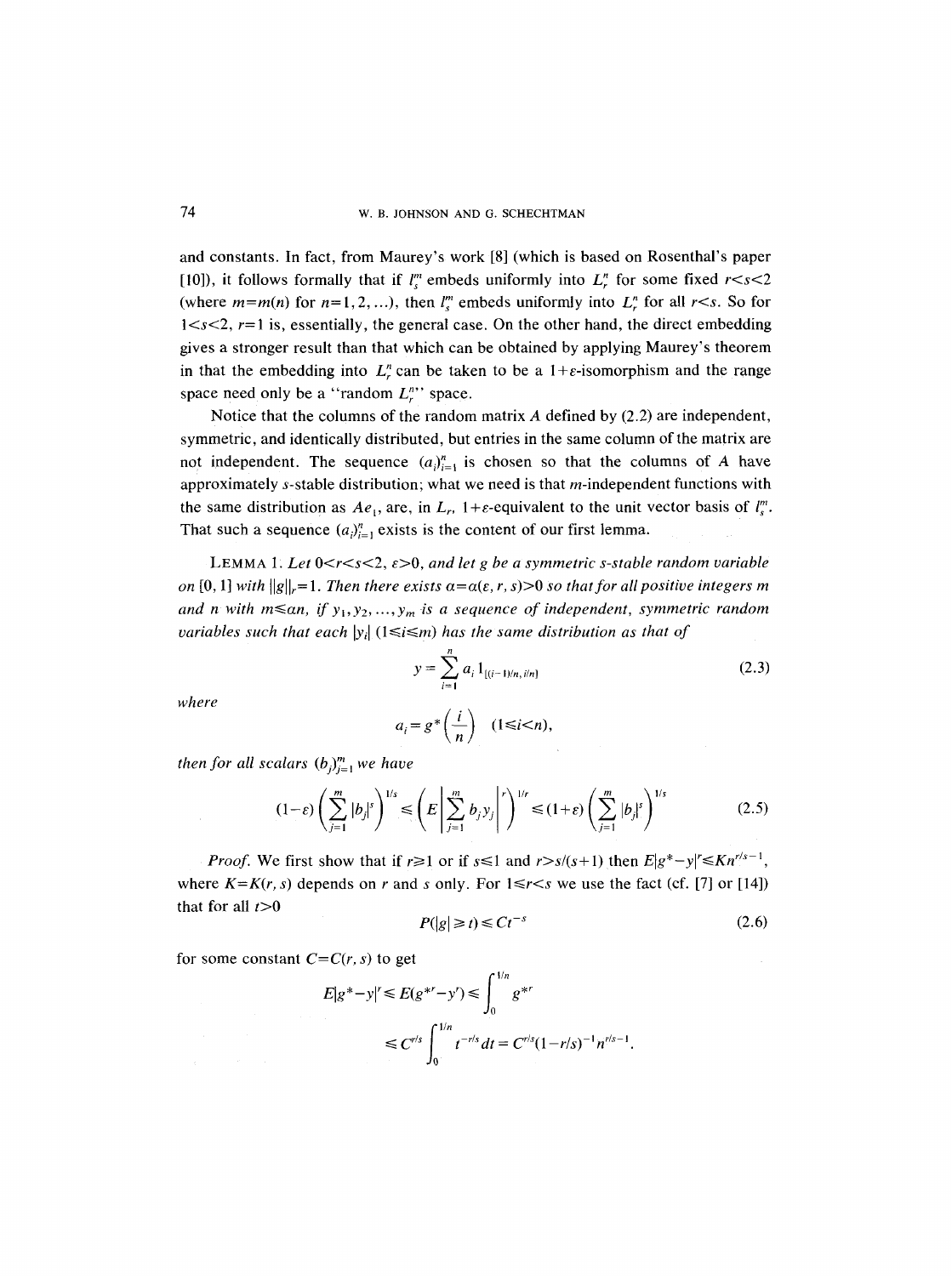For  $s \le 1$ ,  $s/(s+1) < r < s$  we use the fact (cf. [14], p. 54) that the density function p of a symmetric s-stable random variable normalized in  $L_r$  satisfies the inequality

$$
p(t) \ge D^{-1}t^{-s-1} \quad \text{for } |t| \ge D
$$

for some constant  $D=D(r, s)$ .

Let

$$
F(u) = P(|g| \ge u),
$$

then  $g^* = F^{-1}$  and  $g^{*'}(t) = -1/p(g^*(t)), 0 \le t \le 1$ . Thus  $|g^{*'}(t)| \le D(g^*(t))^{s+1} \le Dc^{(s+1)/s}t^{-(s+1)/s}$ as long as  $g^*(t) \ge D$  and

$$
E|g^*-y|^r \leq \int_0^{1/n} g^*(t)^r + \int_{1/n}^{F(D)-1/n} \left( g^*(t) - g^*\left(t + \frac{1}{n}\right) \right)^r + \int_{F(D)-1/n}^1 \left( g^*(t) - g^*\left(t + \frac{1}{n}\right) \right)^r
$$
  
\n
$$
\leq C^{r/s} \left(1 - \frac{r}{s}\right)^{-1} n^{r/s - 1} + n^{-r} D^r C^{r(s+1)/s} \int_{1/n}^\infty t^{-r(s+1)/s} + \left( \int_{F(D)-1/n}^1 g^*(t) - g^*\left(t + \frac{1}{n}\right) \right)^r
$$
  
\n
$$
\leq C^{r/s} \left(1 - \frac{r}{s}\right)^{-1} n^{r/s - 1} + D^r C^{r(s+1)/s} (r(s+1)/s - 1)^{-1} n^{r/s - 1} + g^*\left(F(D) - \frac{1}{n}\right) n^{-r}
$$
  
\n
$$
\leq K n^{r/s - 1}.
$$

Let  $g_1, g_2, ..., g_m$  be independent, symmetric s-stables with  $||g_i||_r = 1$  and set for  $1 \le j \le m$ 

$$
z_j = \sum_{i=1}^n a_i \operatorname{sign}(g_j) 1_{[a_i < |g_j| < a_{i-1}]}.
$$

Now the *z<sub>j</sub>*'s have the same distribution as the y<sub>j</sub>'s and, by the fact that  $(g_j - z_j)_{j=1}^m$  forms a 1-unconditional basic sequence in  $L_r$  and by Hölder's inequality, we get that if  $1 \le r \le s \le 2$  or  $s/(s+1) \le r \le s \le 1$ ,

$$
E\left|\sum_{j=1}^{m} b_j (g_j - z_j)\right|^r \leq \sum_{j=1}^{m} |b_j|^r E|g_j - z_j|^r
$$
  
= 
$$
\sum_{j=1}^{m} |b_j|^r E|g^* - y|^r \leq Kn^{r/s-1} \sum_{j=1}^{m} |b_j|^r
$$
  

$$
\leq K \left(\frac{m}{n}\right)^{(s-r)/s} \left(\sum_{j=1}^{m} |b_j|^s\right)^{r/s}.
$$

So for all  $\delta$ >0 there exists an  $\alpha$ >0 such that if  $m/n < \alpha$ 

$$
\left(E\left|\sum_{j=1}^m b_j(g_j-z_j)\right|^r\right)^{1/r}\leq \delta\left(\sum |b_j|^s\right)^{1/s}.
$$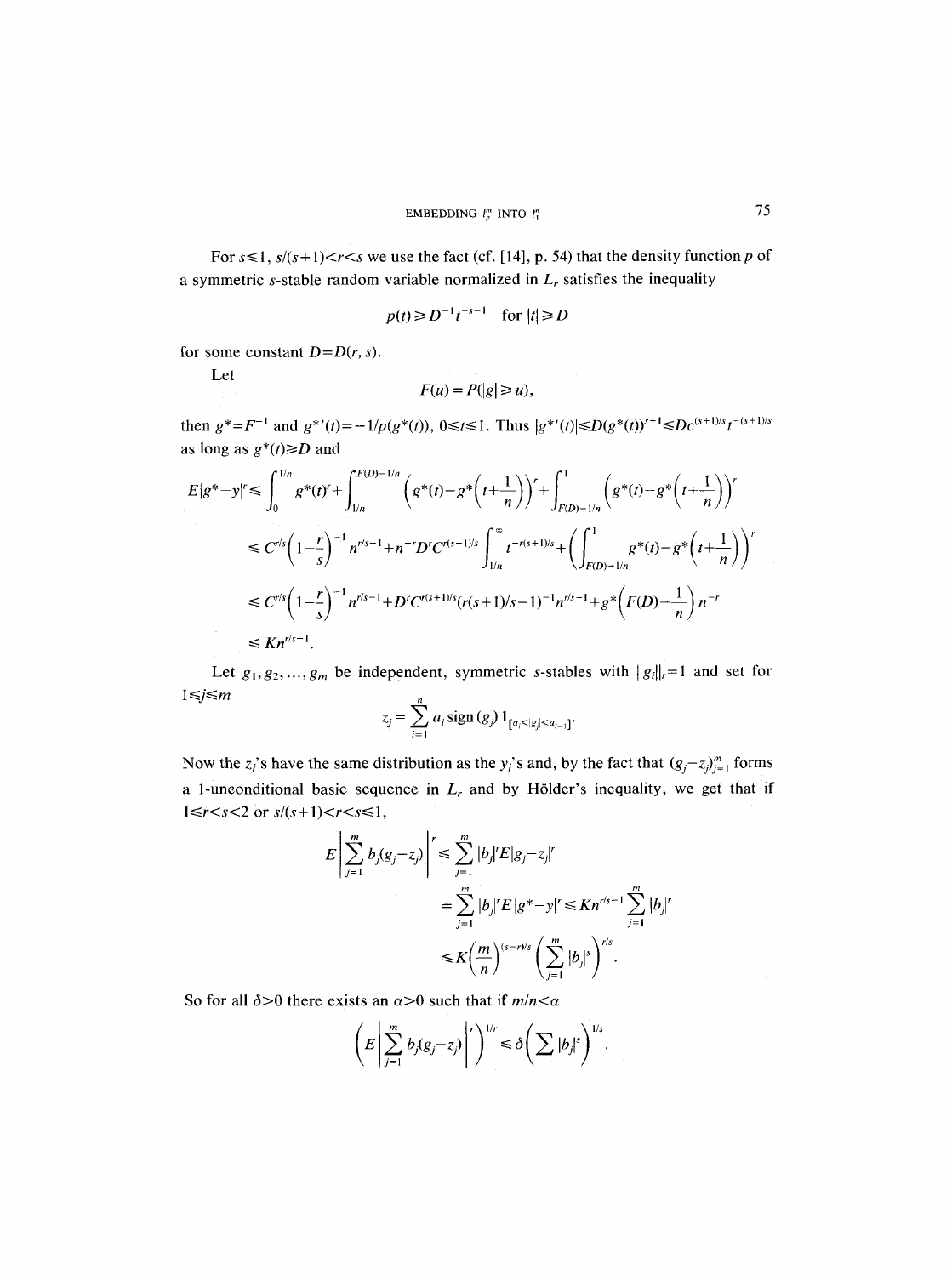The monotonicity of the function  $\varphi(r)=(E|f|')^{1/r}$  implies that the same conclusion holds for all  $r, s, 0 < r < s < 2$ . The conclusion of the lemma follows now from the fact that

$$
E\left|\sum_{j=1}^{m} b_{j}g_{j}\right|^{r} = \left(\sum_{j=1}^{m} |b_{j}|^{s}\right)^{r/s}.
$$
 Q.E.D.

Returning now to the random matrix A defined by  $(2.2)$  and  $(2.4)$ , we check that  $E\|Ax\|_r \approx |x|_s$  for all  $x \in \ell_{\infty}^m$ . So suppose  $\alpha = \alpha(\varepsilon, r, s) > 0$  satisfies the conclusion of Lemma 1 and  $m \le a_n$  and fix  $x = \sum_{j=1}^m b_j e_j \in l_s^m$ . Then

$$
E||Ax||_{r}^{r} = En^{-1}\sum_{i=1}^{n}\left|\sum_{j=1}^{m} b_{j} \varepsilon_{i,j} a_{\pi_{j}(i)}\right|^{r} = E\left|\sum_{j=1}^{m} b_{j} \varepsilon_{1,j} a_{\pi_{j}(1)}\right|^{r}.
$$

The random variables  $\varepsilon_{1,j} a_{\pi(i)}$  (1  $\leq j \leq m$ ) on  $\Omega$  are independent and symmetric; moreover, the common distribution of their absolute values is the same as that of "y" in (2.3), thus from Lemma 1 we have

$$
(1 - \varepsilon)^{r} |x|_{s}^{r} \le E \|Ax\|_{r}^{r} \le (1 + \varepsilon)^{r} |x|_{s}^{r}.
$$
 (2.7)

We now state a distributional inequality, to be proved in Section 2, which allows us to select an  $\omega \in \Omega$  for which  $||A_{\omega}x||_{r} \approx |x|$ , for all  $x \in l_{s}^{m}$ . (In the notation of Proposition 1, set  $x=(b)_{i=1}^m$  and  $||\cdot||=||\cdot||_r$ . Then for  $\omega=(\varepsilon,\pi)\in\Omega$ ,

$$
||A_{\omega} x||_{r}^{r} = \left|\left|\sum_{j=1}^{m} b_{j} \sum_{i=1}^{n} \varepsilon_{i,j} a_{\pi_{j}(i)} e_{i}\right|\right|_{r}^{r},
$$

which is not the same as  $f(\omega)$ . Of course, f and  $||Ax||_r^r$  have the same distribution, which is all that we need. We state Proposition 1 for f rather than for  $||Ax||$  in order to simplify notation in its proof.)

PROPOSITION 1. Let  $0 < r \leq 1 < p < 2$ , let m and n be positive integers, and let  $\Omega$  be *given by* (2.1). *Suppose that*  $\|\cdot\|$  *is an r-norm on*  $\mathbb{R}^n$ *,* $(b_j)_{j=1}^m \in \mathbb{R}^m$  *and*  $a_1 \ge a_2 \ge ... \ge a_n \ge 0$ . *Define for*  $\omega = (\varepsilon, \pi) \in \Omega$ 

$$
f(\omega) = \left\| \sum_{j=1}^m b_j \sum_{i=1}^n \varepsilon_{i,j} a_i e_{\pi_j(i)} \right\|^{r}.
$$

Then for all  $t>0$ 

$$
P[|f-Ef| \ge t] \le 2 \exp\left[-4^{-q} \delta_p t^q |(a_i b_{j})_{i=1,j=1}^n|_{rp,\infty}^{-rq} \cdot \max_{1 \le k \le n} ||e_k||^{-rq}\right]
$$
(2.8)

*where*  $p^{-1}+q^{-1}=1$  *and*  $\delta_p>0$  *depends only on p.*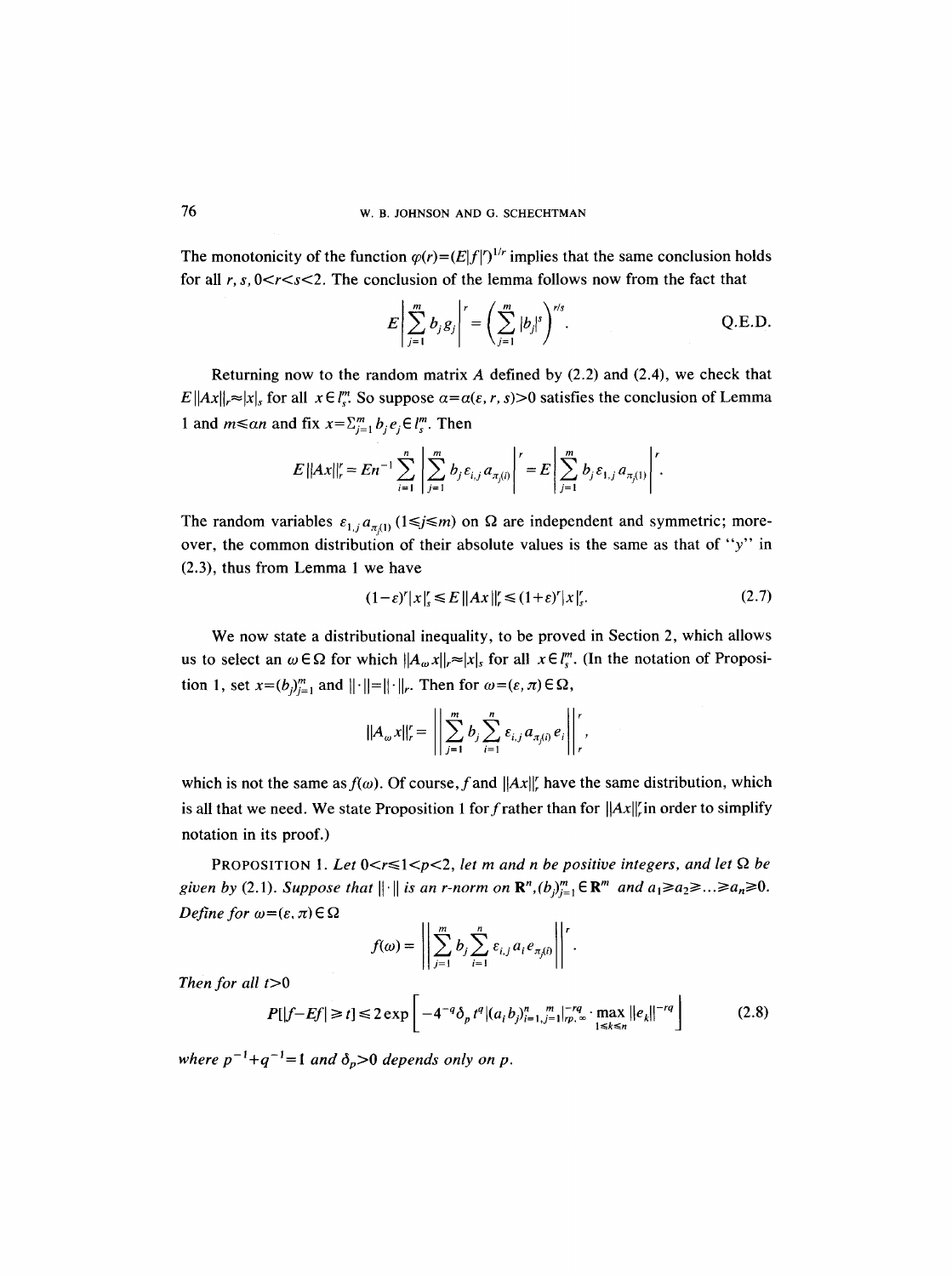To apply Proposition 1, we need two standard lemmas involving  $\delta$ -nets of the unit sphere. By a  $\delta$ -net of a subset, U, of an r-normed space  $(X, \|\cdot\|)$  we mean a subset M of U such that for all  $x \in U$ ,

$$
\inf_{y \in M} ||x - y||' \le \delta.
$$

LEMMA 2. Let  $(X, ||\cdot||)$  be an r-normed space  $(0 < r \le 1)$  of dimension m and suppose that  $0<\delta$ . Then the unit sphere of X contains a  $\delta$ -net of cardinality at most  $exp(2r^{-1}\delta^{-1}m)$ .

*Proof.* Let M be a subset of the unit sphere of X maximal with respect to " $||x-y|| \ge \delta$  for all distinct points x, y in M". M is obviously a  $\delta$ -net of the unit sphere and the open balls (relative to the metric  $||x-y||'$ ) of radius  $\delta/2$  around the points of M are pairwise disjoint and contained in  $B(1+\delta/2)$ , the open ball around the origin of radius  $1+\delta/2$ . Consequently,

$$
\operatorname{card} M \cdot \operatorname{vol} B(\delta/2) \leq \operatorname{vol} B(1 + \delta/2).
$$

Since  $B(ts)=t^{1/r}B(s)$  for any s,  $t>0$  and dim  $X=m$ , we conclude

$$
\text{card } M \leq [2(1+\delta/2)/\delta]^{m/r} = (1+2/\delta)^{m/r} \leq \exp(2r^{-1}\delta^{-1}m). \tag{Q.E.D.}
$$

LEMMA 3. *Suppose that*  $(X, \|\cdot\|)$  *is an s-normed space*  $(0 < s \le 1)$ ,  $(Y, \|\cdot\|)$  *is an rnormed space* ( $0 \le r \le 1$ ) and  $T: X \rightarrow Y$  is a continuous linear operator. Suppose that  $0 \leq \varepsilon$ ,  $\delta \leq 1$  are such that for some  $\delta^{s/r}$ -net, M, of the unit sphere of X and all  $x \in M$  we *have* 

$$
1-\varepsilon \leq |Tx|' \leq 1+\varepsilon.
$$

*Then for all x in the unit sphere of X we have* 

$$
\frac{1-2\delta-\varepsilon}{1-\delta} \le |Tx|' \le \frac{1+\delta}{1-\delta}(1+\varepsilon). \tag{2.9}
$$

*Proof.* Given x in the unit sphere of *X,* write

$$
x = x_0 + \sum_{n=1}^{\infty} a_n x_n
$$

with  $(x_n)_{n=0}^{\infty} \subseteq M$  and  $0 \le a_n^s \le \delta^{sn/r}$  for  $n=1,2,\ldots$ . Then

$$
||Tx|' - |Tx_0|'|\leq |Tx - Tx_0|' = \left|\sum_{n=1}^{\infty} a_n Tx_n\right|' \leq \sum_{n=1}^{\infty} |a_n|^r |Tx_n|' \leq \frac{\delta}{1-\delta}(1+\varepsilon).
$$

A trivial computation now yields the desired conclusion.  $Q.E.D.$ 

6-822906 Acta Mathematica 149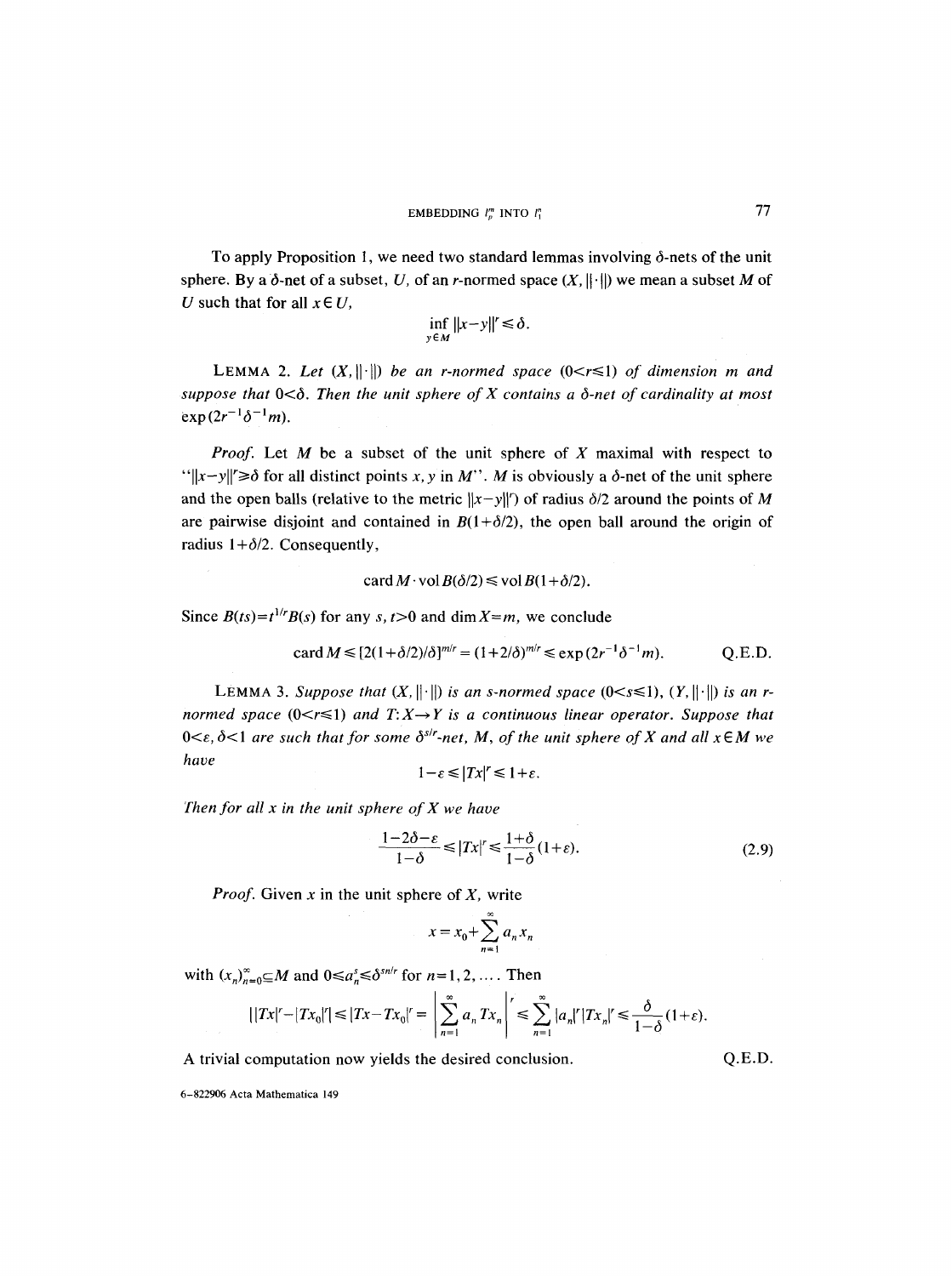We can now prove the main result.

THEOREM 1. Let  $\tau > 0$ , and suppose that  $0 < r < s < 2$  with  $r \leq 1$ . Then there exists  $\beta = \beta(\tau, r, s) > 0$  so that if m and n are positive integers with  $m \leq \beta n$ , then  $l_s^m$  is  $1 + \tau$ *isomorphic to a subspace of L~.* 

*Proof.* For a value of  $\varepsilon = \varepsilon(\tau, r) > 0$  to be specified later, we take  $\alpha = \alpha(\varepsilon, r, s)$  from Lemma 1 and let  $0 < \beta \le \alpha$  be such that  $\beta$  also satisfies another numerical inequality which comes up later. Now fix  $m \le \beta n$  and let *g*,  $(a_i)_{i=1}^n$ ,  $\Omega$ , and *A* be as in Lemma 1, so that for all  $x \in l_s^m$ ,

$$
(1 - \varepsilon) |x|'_{s} \le E||Ax||'_{r} \le (1 + \varepsilon) |x|'_{s}.
$$
\n(2.10)

Now fix any  $x = \sum_{i=1}^m b_i e_i \in l_s^m$  with  $|x|_s=1$ . Recalling the distributional inequality for sstable variables mentioned at the beginning of the proof of Lemma 1, we see that the  $a_i$ 's defined by (2.4) satisfy

$$
a_i\leq C^{1/s}n^{1/s}i^{-1/s}
$$

For some constant  $C=C(r, s)$ . Using this and the easy observation that

$$
\left|\sum x_j\right|_{s,\infty}^s\leqslant \sum |x_j|_{s,\infty}^s
$$

if the  $x_i$ 's are disjointly supported vectors in  $l_{s_i, \infty}$ , we get

$$
|(a_i b_j)_{i=1,j=1}^n|_{s,\infty}^s\leq \sum_{j=1}^m |b_j|_{s,\infty}^s|(a_i)_{i=1}^n|_{s,\infty}^s\leq Cn|(i^{-1/s})_{i=1}^n|_{s,\infty}^s=Cn.
$$

Assume that  $r > s/2$  and set  $p = s/r$  so that  $1 < p < 2$ . Applying Proposition 1 we get for any  $x \in l_s^m$ ,  $|x|_s = 1$ ,

$$
P[|||Ax||_{r}^{\prime}-E||Ax||_{r}^{\prime}| \geq \varepsilon] \leq 2 \exp\left(-\delta_{\rho} \varepsilon^{q} C^{-rq/s} n^{-rq(1/s-1/r)}\right)
$$

$$
= 2 \exp\left(-\delta_{\rho} \varepsilon^{q} C^{r/(r-s)} n\right)
$$

so that (since  $m \le \beta n \le \alpha n$ ;  $\alpha$  from Lemma 1)

$$
P[1-2\varepsilon \leq ||Ax||_{r}^r \leq 1+2\varepsilon] \geq 1-2\exp\left(-\delta_{\rho}\varepsilon^q C^{r/(r-s)}n\right).
$$

Using Lemma 2, pick an  $\varepsilon^{s/r}$ -net of the unit sphere of  $l_s^m$  with card  $M \leq$  $\exp(2r^{-1}\varepsilon^{-s/r}m)$ . Then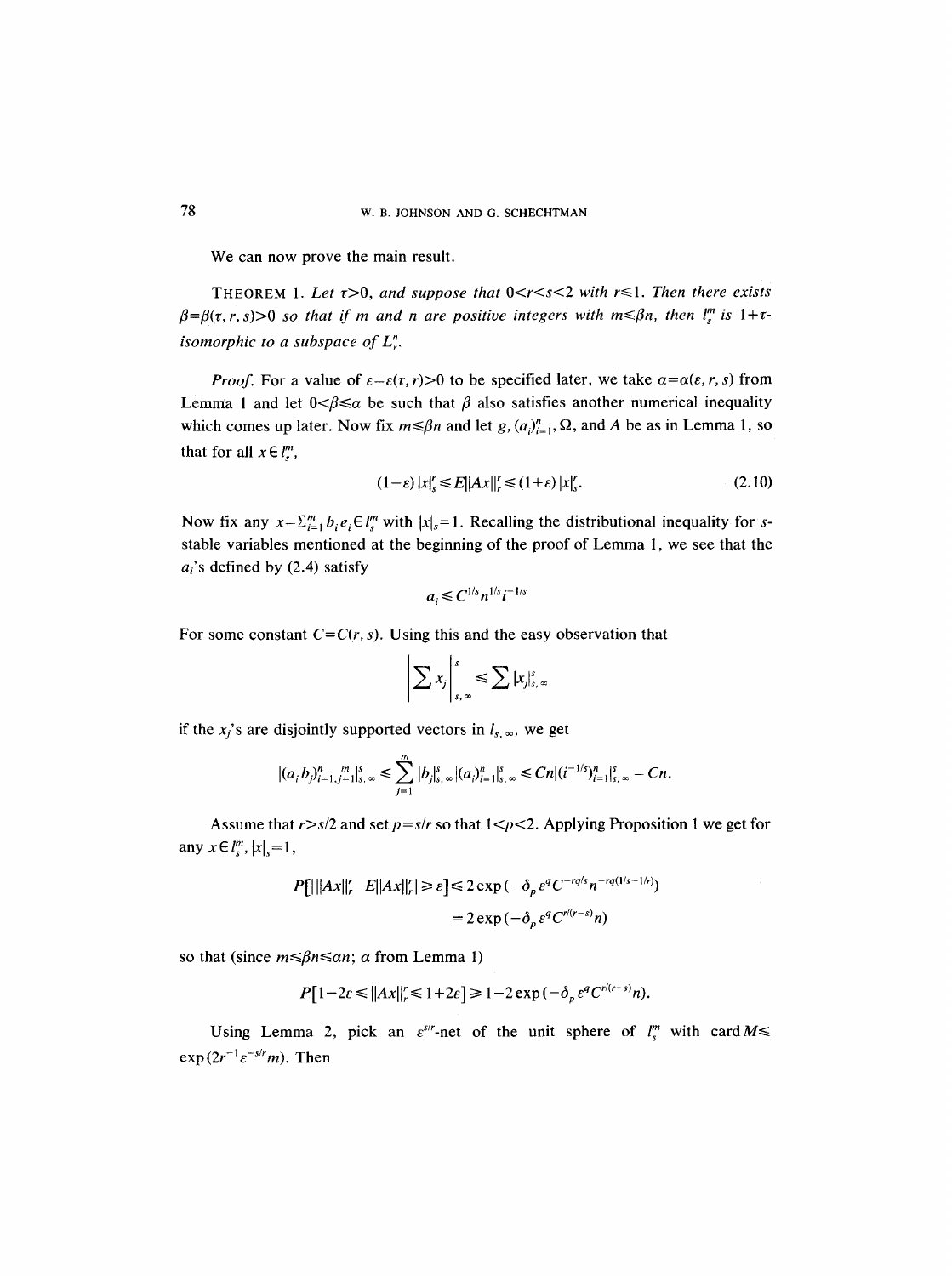EMBEDDING  $l_{n}^{m}$  into  $l_{1}^{n}$  (79

 $P[ 1 - 2\varepsilon \le ||Ax||_r \le 1 + 2\varepsilon$  for all  $x \in M$   $\ge 1 - 2 \exp(2r^{-1} \varepsilon^{-s/r} m - \delta_n \varepsilon^q C^{r/(r-s)} n)$ 

hence, by Lemma **3,** 

$$
P\left[\frac{1-4\varepsilon}{1-\varepsilon}|x|_{s}^{\prime} \leq ||Ax||_{r}^{\prime} \leq \frac{(1+\varepsilon)(1+2\varepsilon)}{1-\varepsilon}|x|_{s}^{\prime} \quad \text{for all } x \in l_{s}^{m}\right]
$$
  
\n
$$
\geq 1-2\exp\left[(2r^{-1}\varepsilon^{-s/\prime}\beta-\delta_{\rho}\varepsilon^{q}C^{\prime/(\gamma-s)})n\right].
$$

Thus if we choose  $\varepsilon = \varepsilon(\tau, r) > 0$  and  $\beta = \beta(\varepsilon, r, s) > 0$  sufficiently small, we get for  $m \le \beta n$ that

$$
P[(1-\tau)|x|_{s} \leq ||Ax||_{r} \leq (1+\tau)|x|_{s} \quad \text{for all } x \in l_{s}^{m}] > \frac{1}{2}.
$$
 (2.11)

This completes the proof in the case *r>s/2.* 

The general case follows formally from the case *r>s/2* by iteration. A more elegant way to finish (which yields a better estimate for  $\beta$ ) is to use (2.11) for two different values  $r_1, r_2$  with  $s/2 < r_1, r_2 < s$  to select an  $\omega \in \Omega$  so that  $A_{\omega}$  is simultaneously a good isomorphism form  $l_s^m$  into  $L_{r_1}^n$  and into  $L_{r_2}^n$  and use a standard extrapolation argument to conclude that  $A_{\omega}$  is also a good isomorphism from  $l_s^m$  into  $L_r^n$ . Q.E.D.

*Remarks.* (1). It follows from a result of Maurey's [8] and Theorem 1 that for  $0 < r < s < 2$  and  $m \le \beta n$ ,  $l_s^m$  is  $K(r, s)$ -isomorphic to a subspace of  $l_s^m$ , but we do not know whether  $K(r, s)$  can be taken close to one when  $r > 1$ .

(2) As is easily seen from the proof, the assumption in Theorem 1 that the range space is  $L<sub>r</sub><sup>n</sup>$  can be relaxed a bit. It is enough to assume that the range is an r-normed space which contains vectors  $(e_i)_{i=1}^n$  so that for all  $(b_i)_{i=1}^n$ ,

$$
\mathbf{A} \mathbf{v} \left| \left| \sum_{i=1}^{n} \pm b_i e_i \right| \right|^{r} = \sum_{i=1}^{n} |b_i|^{r}.
$$
 (2.12)

This perhaps explains why our proof breaks down when r approaches 2 (i.e. for  $r > 1$ ), because (2.12) is true for  $r=2$  if the  $e<sub>i</sub>$ 's are all the same unit vector in any Banach space.

## **3. The distributional inequality**

The main tool for proving Proposition 1 is a martingale inequality which, along with its proof, was communicated to the authors by Gilles Pisier (part (ii) of Proposition 2). This inequality is in turn a consequence of Azuma's martingale inequality (part (i) of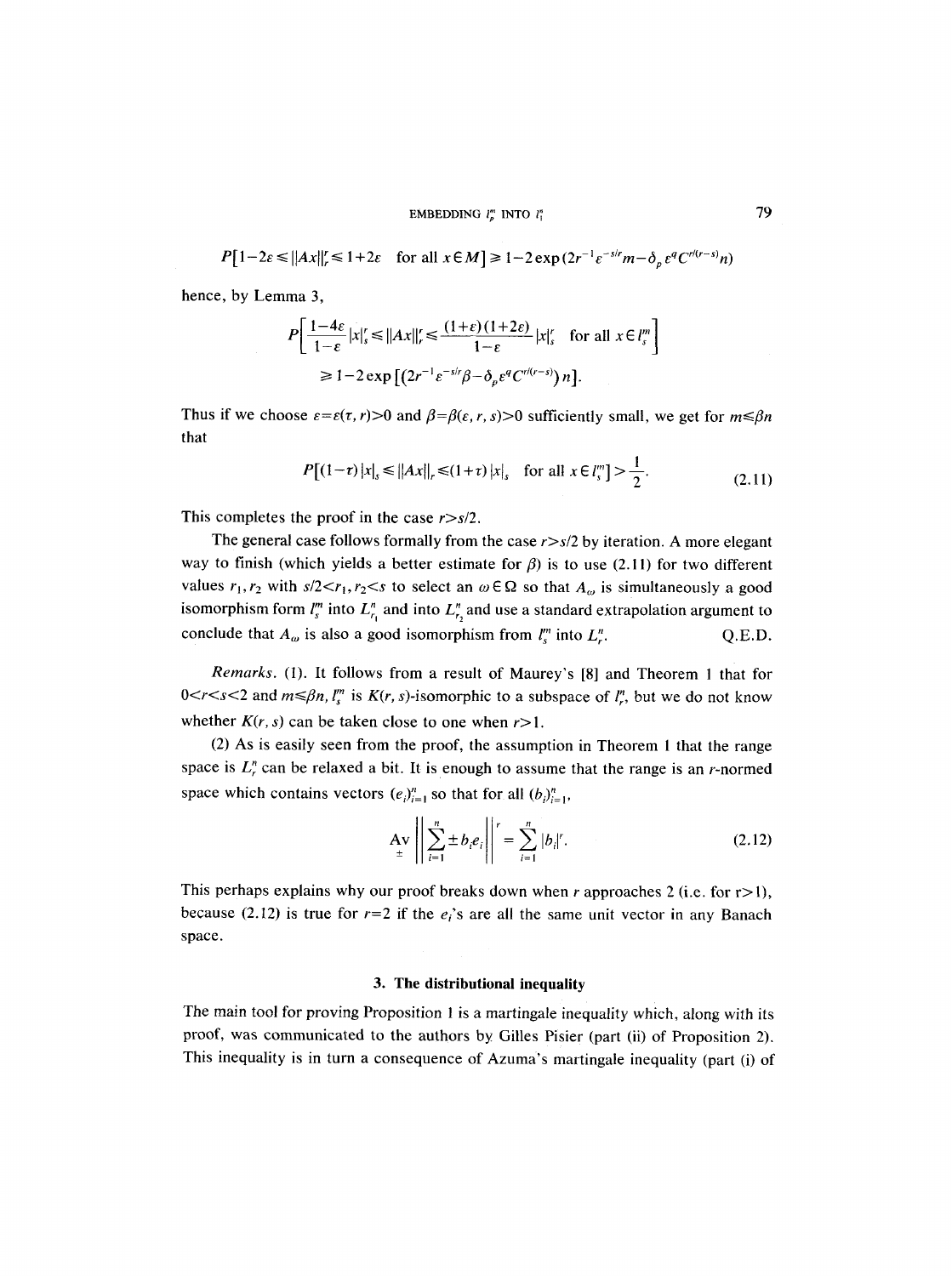Proposition 2) [1], [13]. Versions of Azuma's inequality have previously been used in Banach space theory [9], [11], [12].

PROPOSITION 2. Let  $(d_k)_{k=1}^n$  be a uniformly bounded martingale difference se*quence* (i.e.,  $(\sum_{i=1}^{k} d_i)_{k=1}^{n}$  *is an L*<sub>∞</sub>-bounded martingle which has mean zero ).

(i)  $(Azuma)$  *For all t*>0,

$$
P\bigg[\left|\sum_{k=1}^n d_k\right| \geq t\bigg] \leq 2 \exp\Bigg[-t^2\Bigg/4\sum_{k=1}^n \|d_k\|_{\infty}^2\Bigg].
$$

 $\overline{a}$ 

(ii) For all  $1 < p < 2$  and all  $t > 0$ ,

$$
P\left[\left|\sum_{k=1}^n d_k\right| \geq t\right] \leq 2\exp\left[-\delta_p t^q/|\langle ||d_k||_{\infty}\rangle_{k=1}^n|_{p,\infty}^q\right]
$$

*where*  $1/p+1/q=1$  *and*  $\delta_p=(2-p)/8p(q+1)^q$ .

*Proof.* (i) Let  $E_i$  ( $1 \le i \le n$ ) be the conditional expectation with respect to the sigma field generated by  $d_1, d_2, ..., d_i$ , so that  $E_i d_j = 0$  for  $1 \le i \le j \le n$ . Given any real  $\lambda$ , we have

$$
E \exp\left(\lambda \sum_{i=1}^{n} d_i\right) = EE_{n-1} \exp\left(\lambda \sum_{i=1}^{n} d_i\right)
$$
  
\n
$$
= E \exp\left(\lambda \sum_{i=1}^{n-1} d_i\right) E_{n-1} \exp(\lambda d_n)
$$
  
\n
$$
\leq E \exp\left(\lambda \sum_{i=1}^{n-1} d_i\right) E_{n-1} [\lambda d_n + \exp(\lambda^2 d_n^2)] \quad \text{(since } e^x \leq x + e^{x^2}\text{)}
$$
  
\n
$$
= E \exp\left(\lambda \sum_{i=1}^{n-1} d_i\right) E_{n-1} \exp(\lambda^2 d_n^2)
$$
  
\n
$$
\leq \exp\lambda^2 ||d_n||_{\infty}^2 E \exp\left(\lambda \sum_{i=1}^{n-1} d_i\right).
$$

By iterating the above we obtain

$$
E \exp \left(\lambda \sum_{i=1}^{n-1} d_i\right) \leqslant \exp \left(\lambda^2 \sum_{i=1}^{n} ||d_i||_{\infty}^2\right).
$$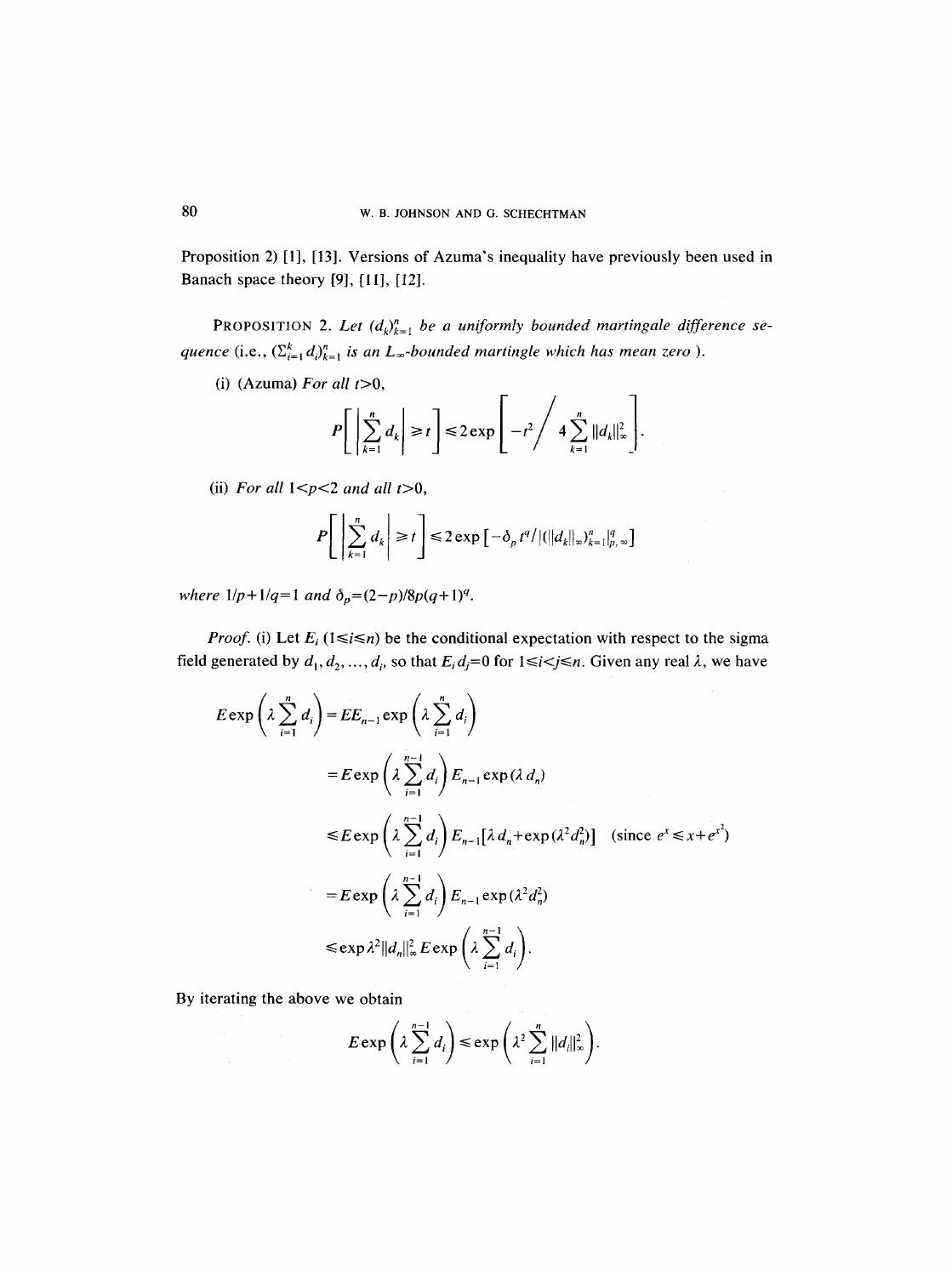Hence for all  $t>0$ ,

$$
P\left[\sum_{i=1}^{n} d_i \ge t\right] = P\left[\exp\left(\lambda \sum_{i=1}^{n} d_i\right) \ge e^{\lambda t}\right]
$$
  

$$
\le e^{-\lambda t} E \exp\left(\lambda \sum_{i=1}^{n} d_i\right) \le \exp\left(\lambda^2 \sum_{i=1}^{n} ||d_i||_{\infty}^2 - \lambda t\right).
$$

Setting  $\lambda = t/(2 \sum_{i=1}^n ||d_i||_{\infty}^2)$  we get

$$
P\bigg[\sum_{i=1}^n d_i \geq t\bigg] \leq \exp\bigg[-t^2\bigg/\bigg(2\sum_{i=1}^n ||d_i||_{\infty}^2\bigg)\bigg].
$$

Since also

$$
P\bigg[-\sum_{i=1}^n d_i \ge t\bigg] \le \exp\bigg[-t^2\bigg/\bigg(2\sum_{i=1}^n ||d_i||_{\infty}^2\bigg)\bigg]
$$

we get the desired result.

(ii) Assume, without loss of generality, that

$$
|(||d_k||_{\infty})_{k=1}^n|_{p,\infty}=1
$$

and choose a permutation  $\pi$  of  $\{1, ..., n\}$  so that

$$
||d_{\pi(k)}||_{\infty} = ||d_k||^* \quad (1 \le k \le n).
$$

Thus we have for  $k=1, 2, ..., n$ ,

$$
||d_{\pi(k)}||_{\infty} \leq k^{-1/p}.
$$

Given an integer  $N \le n$  we have

$$
P\left[\left|\sum_{k=1}^n d_k\right| \geq (q+1)N^{1/q}\right] \leq P\left[\left|\sum_{k=1}^N d_{\pi(k)}\right| \geq qN^{1/q}\right] + P\left[\left|\sum_{k=N+1}^n d_{\pi(k)}\right| \geq N^{1/q}\right].
$$

**But** 

$$
\left|\sum_{k=1}^N d_{\pi(k)}\right| \leq \sum_{k=1}^N \|d_{\pi(k)}\|_{\infty} \leq \sum_{k=1}^N k^{-1/p} < qN^{1/q},
$$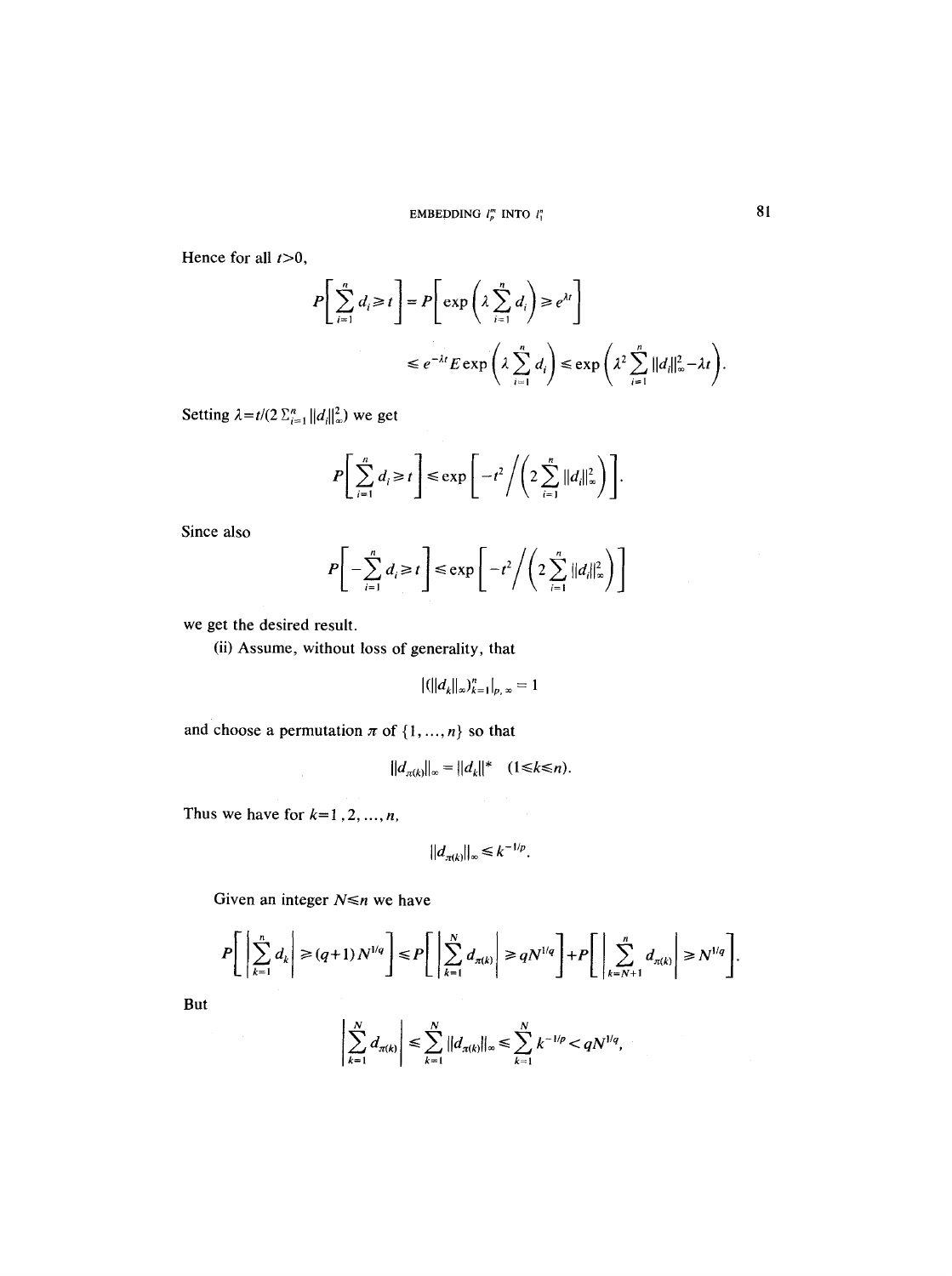so we get by Proposition 2 (i),

$$
P\left[\left|\sum_{k=1}^{n} d_k\right| \ge (q+1) N^{1/q}\right] \le 2 \exp\left[-N^{2/q} / \left(4 \sum_{k=N+1}^{n} ||d_{\pi(k)}||_{\infty}^2\right)\right]
$$
  

$$
\le 2 \exp[N^{2/q}(1-2/p)/(4N^{(1-2/p)}])
$$
  

$$
= 2 \exp[-(2-p) N/4p].
$$

If  $t \geq q+1$ , set

$$
N = \left[ \left( \frac{t}{q+1} \right)^q \right],
$$

so that

$$
1 \le N \le \left(\frac{t}{q+1}\right)^q \le 2N.
$$

 $\mathcal{L}_{\rm{in}}$ 

Then

$$
P\left[\left|\sum_{k=1}^{n} d_k\right| \ge t\right] \le P\left[\left|\sum_{k=1}^{n} d_k\right| \ge (q+1)N^{1/q}\right] \le 2\exp\left[-(2-p)N/4p\right]
$$
  

$$
\le 2\exp\left[-(2-p)\,t^q/8p(q+1)^q\right].
$$

If  $t \leq q+1$ , then

$$
2\exp\left[-(2-p)t^{q}/8p(q+1)^{q}\right] \ge 2\exp\left[-(2-p)/8p\right] \ge 2e^{-1/8} > 1. \qquad Q.E.D.
$$

We turn to

*Proof of Proposition* 1. For the convenience of the reader, we recall that

$$
\Omega = \{-1,1\}^{n \cdot m} \times (S(n))^m
$$

and for  $\omega = (\varepsilon, \pi) \in \Omega$ , we define

$$
f(\varepsilon,\pi)=\left|\left|\sum_{j=1}^m b_j\sum_{i=1}^n \varepsilon_{i,j} a_i e_{\pi_j(i)}\right|\right|',
$$

where  $\|\cdot\|$  is an *r*-norm on  $\mathbb{R}^n$ , the *b<sub>j</sub>*'s are reals,

 $a_1 \ge a_2 \ge ... \ge a_n \ge 0$ ,  $0 < r \le 1 < p < 2$ , and  $1/p + 1/q = 1$ .

In order to apply Proposition 2 we need to define a martingale difference sequence which sums to  $f$ –*Ef*.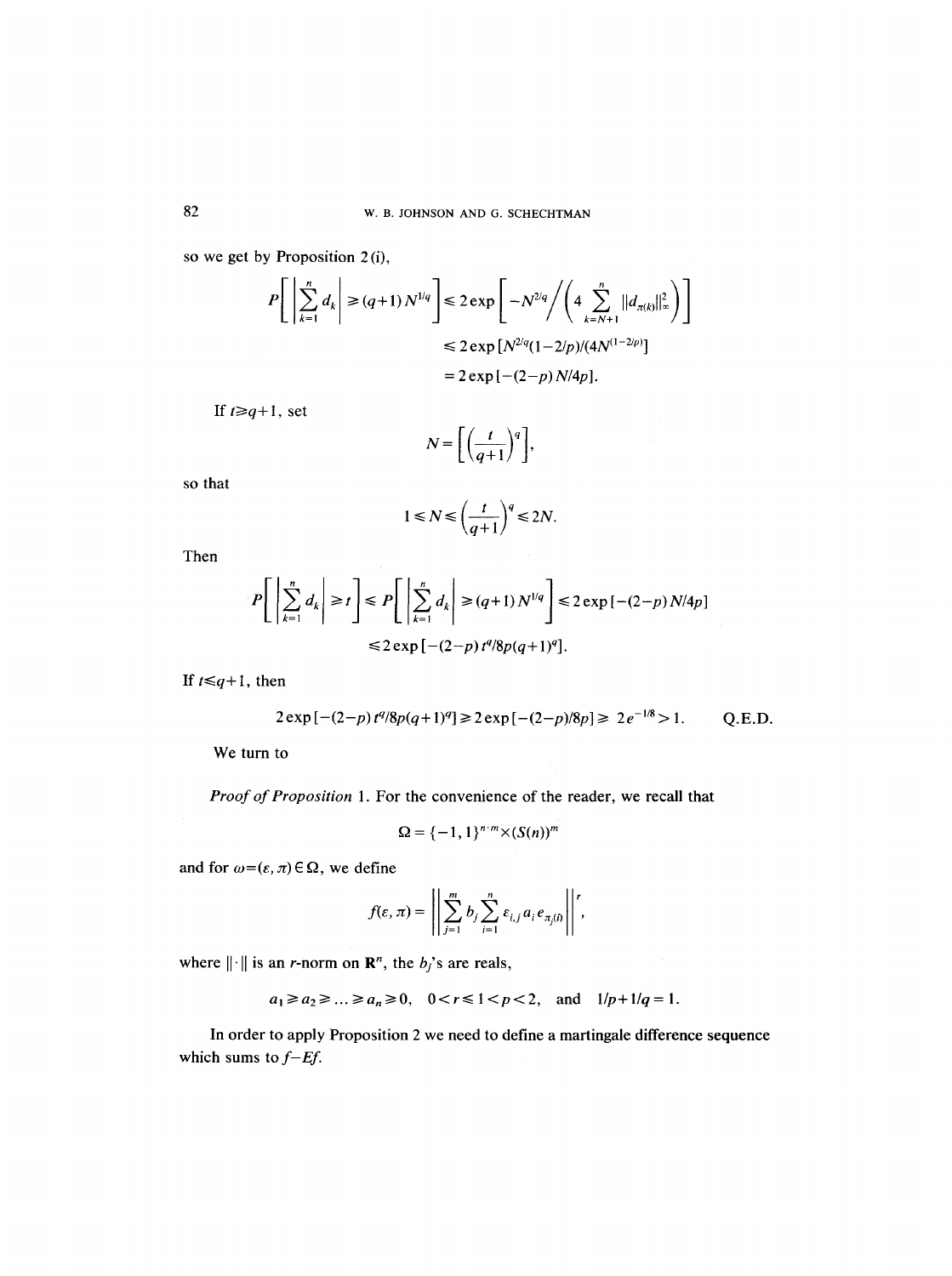Set  $L = \{1, ..., n\} \times \{1, ..., m\}$  and linearly order  $\{0\} \cup L$  by taking 0 as the first element and using the Hebrew dictionary order on  $L$ ; i.e.,

$$
0 < (1, 1) < (2, 1) < \ldots < (n, 1) < (1, 2) < \ldots < (n, 2) < (1, 3) < \ldots
$$

We let  $\mathcal{F}_0 = {\emptyset, \Omega}$  and for  $(i, j) \in L$  we define a sigma field on  $\Omega$  by saying that an atom of  $\mathcal{F}_{(i,j)}$  is determined by specifying the values of  $\varepsilon_{l,k}$  and  $\pi_k(l)$  for all  $(l, k) \leq (i,j)$ . Then  $\{\mathcal{F}_t: t \in \{0\} \cup L\}$  is an increasing sequence of sigma fields; the first field is trivial and the last is the collection of all subsets of  $\Omega$ .

For  $(i, j) \in L$  let  $(i, j)'$  be the immediate predecessor of  $(i, j)$  in  $\{0\} \cup L$  and define

$$
d_{i,j} = E(f|\mathcal{F}_{(i,j)}) - E(f|\mathcal{F}_{(i,j)'})
$$

so that  $(d_{(i,j)}_{(i,j)\in L}$  is a martingale difference sequence which sums to  $f$ –*Ef*. Thus the conclusion (1.8) of Proposition 1 is an immediate consequence of Proposition 2 (ii) and the following inequality, valid for all  $(i, j) \in L$ :

$$
||d_{(i,j)}||_{\infty} \leq 4|a_i b_j|' \max_{1 \leq k \leq n} ||e_k||'.
$$
 (3.1)

 $\alpha_{\rm eff} = 0.001$ 

For any fixed  $(i, j) \in L$ , fix any atom A in  $\mathcal{F}_{(i,j)}$  and let  $\mathcal{A}$  be the collection of all atoms in  $\mathcal{F}_{(i,j)}$  which are contained in A. On A,  $E(f|\mathcal{F}_{(i,j)})$  is the average value of f on A, and if B is an atom of  $\mathcal{F}_{(i,j)}$ , then  $E(f|\mathcal{F}_{(i,j)})$  is on B the average value of f on B. Thus (3.1) will follow once we check that for all  $B, C \in \mathcal{A}$ 

$$
\left|\mathop{\mathrm{Av}}\limits_{\omega\in B}f(\omega)-\mathop{\mathrm{Av}}\limits_{\omega\in C}f(\omega)\right|\leq 4|a_i b_j|'\max_{1\leq k\leq n}||e_k||'.
$$

So fix B,  $C \in \mathcal{A}$ . Since B and C are both contained in the same atom of  $\mathcal{F}_{(i,j)}$ , we have that the values of  $\varepsilon_{u,v}$  and  $\pi_v(u)$  are specified and equal on B and C for all  $(u, v) < (i,j)$ . Let us say that on B,  $\varepsilon_{i,j}$  and  $\pi_j(i)$  are specified by

$$
\varepsilon_{i,j} = \varepsilon_B, \quad \pi_j(i) = s
$$

while on *C*,  $\varepsilon_{i,j}$  and  $\pi_j(i)$  are specified by

$$
\varepsilon_{i,j} = \varepsilon_C, \quad \pi_j(i) = t.
$$

We define a one to one correspondence from B onto C by defining  $(\varepsilon, \pi) \rightarrow (\varepsilon^*, \pi^*)$ , where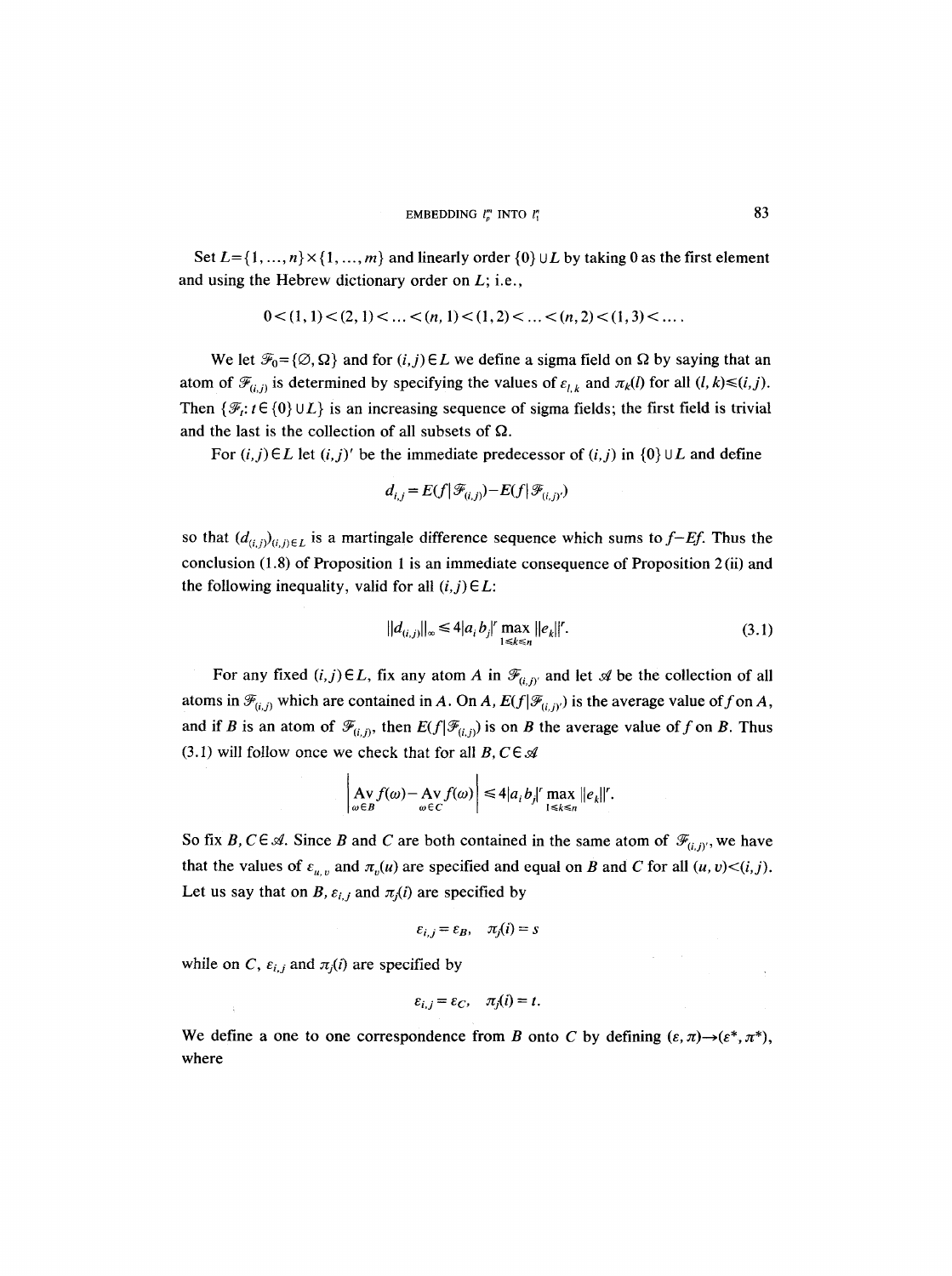84 W. B. JOHNSON AND G. SCHECHTMAN

$$
\varepsilon_{u,v}^* = \begin{cases} \varepsilon_{u,v}, & \text{if } (u,v) \neq (i,j) \\ \varepsilon_{C}, & \text{if } (u,v) = (i,j) \end{cases}
$$

$$
\pi_w^*(y) = \begin{cases} t, & \text{if } (y,w) = (i,j) \\ s, & \text{if } w = j \text{ and } \pi_w(y) = t \\ \pi_w(y), & \text{otherwise.} \end{cases}
$$

Given  $(\varepsilon, \pi) \in B$ , let z be the unique number in  $\{1, ..., n\}$  such that  $\pi_i(z) = t$ . If  $t = s$ then of course  $z=i$ . If  $t+s$  then  $z>i$  because  $\pi_j(y)=\pi_i^*(y)$  for all  $y and  $t=\pi_i^*(i)$ . Thus$  $|a_i| \geq |a_i|$  since  $a_1 \geq a_2 \geq \ldots \geq a_n \geq 0$  and we have by the triangle inequality,

$$
|f(\varepsilon, \pi) - f(\varepsilon^*, \pi^*)| \leq \left\| \sum_{w=1}^m \sum_{y=1}^n b_w \varepsilon_{y, w} a_y e_{\pi_w(y)} - b_w \varepsilon_{y, w}^* a_y e_{\pi_w^*(y)} \right\|^{r}
$$
  
\n
$$
= |b_j \varepsilon_B a_i e_s - b_j \varepsilon_C a_i e_t + b_j \varepsilon_{z, j} a_z e_t - b_j \varepsilon_{z, j} a_z e_s|^{r}
$$
  
\n
$$
\leq 2|b_j|^{r} (|a_i| + |a_z|)^{r} \max_{1 \leq k \leq n} ||e_k||^{r}
$$
  
\n
$$
\leq 2^{1+r} |b_j \cdot a_i|^{r} \max_{1 \leq k \leq n} ||e_k||^{r}.
$$

The inequality (3.8) now follows by averaging over  $(\varepsilon, \pi)$  in B. Q.E.D.

#### **References**

- [1] Azuma, K., Weighted sums of certain dependent random variables. *Tôhoku Math J.,* 19 (1967), 357-367.
- [2] BENNETT, G., DOR, L. E., GOODMAN, V., JOHNSON, W. B. & NEWMAN, C. M., On uncomplemented subspaces of  $L_p$ ,  $1 < p < 2$ . *Israel J. Math.*, 26 (1977), 178-187.
- [3] BENNETT, G., GOODMAN, V. & NEWMAN, C. M., Norms of random matrices. *Pacific J. Math., 59 (1975), 359-365.*
- [4] FIGIEL, T., LINDENSTRAUSS, J. & MILMAN, V., The dimension of almost spherical sections of convex sets. *Acta Math.,* 139 (1977), 53-94.
- [5] KASHIN, B. S., Diameter of some finite dimensional sets and of some classes of smooth functions. *Izo. Akad. Nauk SSSR, Set. Mat.,* 41 (1977), 334-351 (russian).
- [6] LINDENSTRAUSS, J. & TZAFRIRI, L., *Classical Banach Spaces,* I: *Sequence Spaces.*  Springer-Verlag, 1977.
- [7] LOEVE, M., *Probability Theory* I. Springer-Verlag, 1977.
- [8] MAUREY, B., *Théorémes de factorisation pour les opérateurs linéaires á valeurs dans les* espaces L<sup>p</sup>. Astérisque No. 11, Société Math. de France, 1974.
- [9] -- Construction de suites symetriques. *C.R. Acad. Sci. Paris,* 228 (1979), 679-681.
- [10] ROSENTHAL, H. P., On subspaces of *L<sup>p</sup>. Ann. of Math.*, 97 (1973), 344–373.
- [I 1] SCHECHTMAN, G., Random embeddings of euclidean spaces in sequence spaces. *Israel J. Math.,* 40 (1981), I87-192.